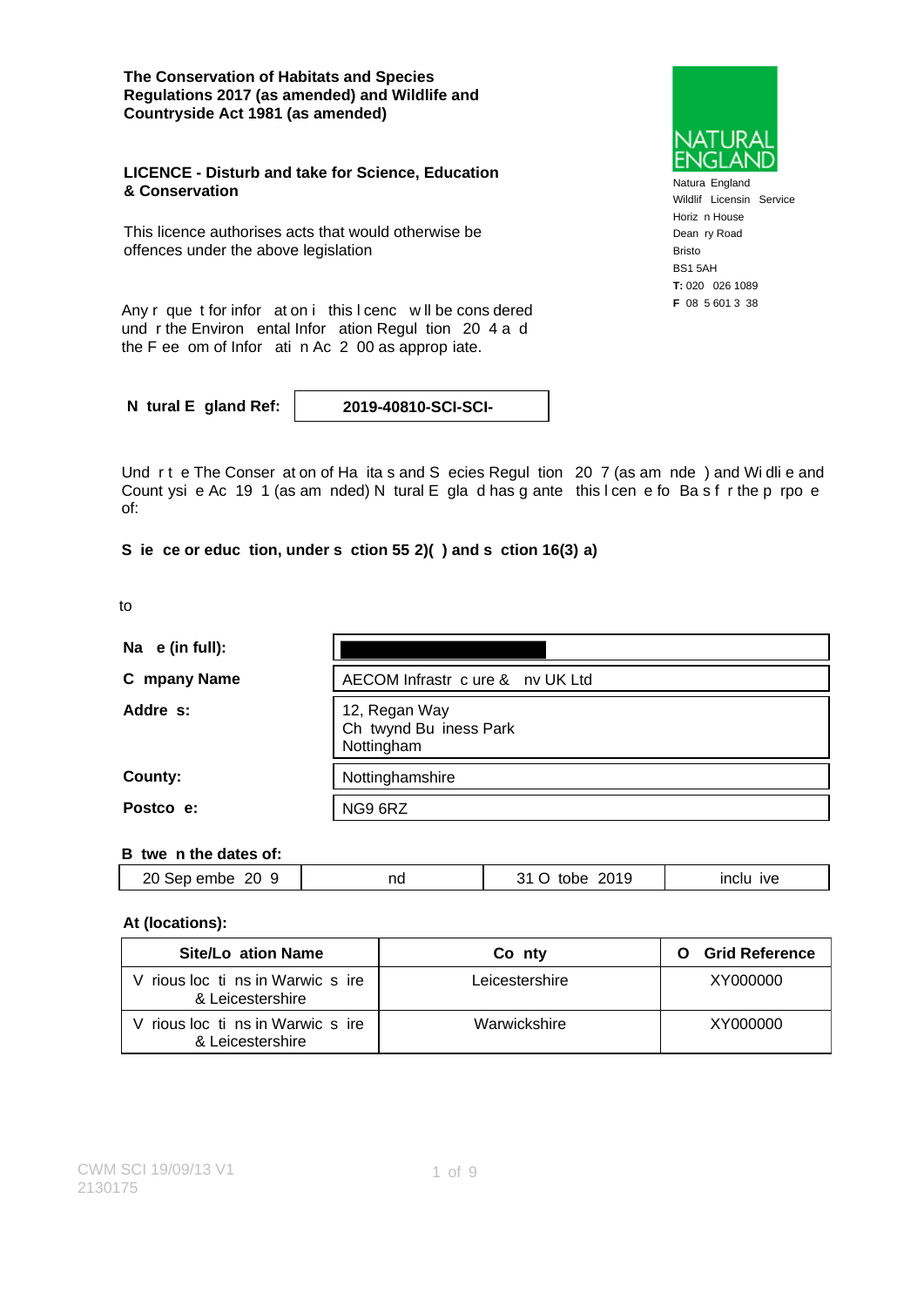**For the following species:**

CWM SCI 19/09/13 V1 2130175

2 of 9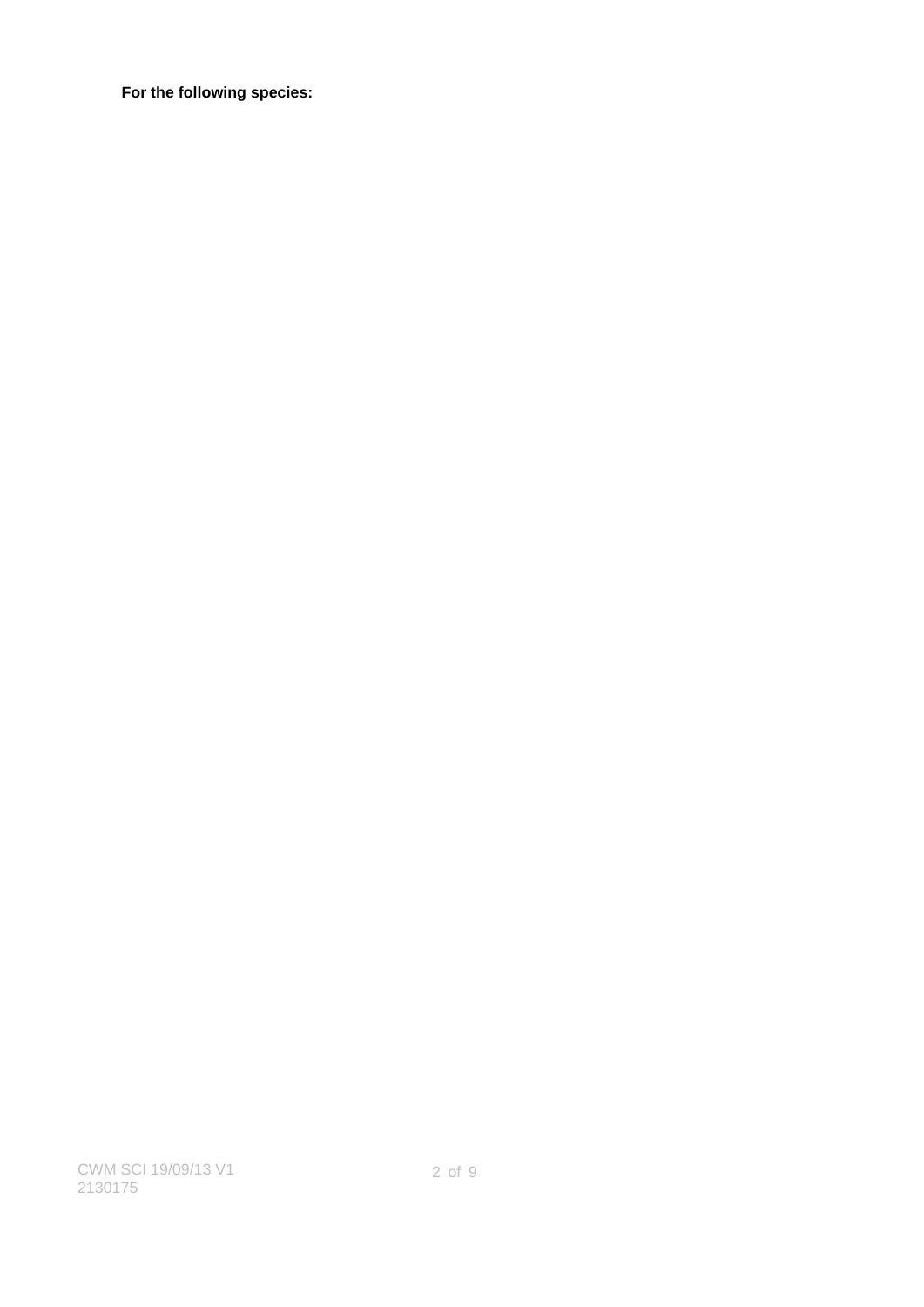| <b>Species Common</b><br><b>Name</b><br>(Taxonomic Name) | <b>Number</b> | <b>Activity</b> | <b>Method</b>                 | <b>Detailed Location</b>                                                                                         | <b>OS Grid</b><br><b>Reference</b> |
|----------------------------------------------------------|---------------|-----------------|-------------------------------|------------------------------------------------------------------------------------------------------------------|------------------------------------|
| All Bats<br>(Chiroptera)                                 | $\mathbf 0$   | <b>Disturb</b>  | Artificial light -<br>torches | The scheme runs<br>from<br>SP1935994351<br>(North<br>Warwickshire) to<br>SK4360959122<br>(Blackwell<br>bolsover) | XY000000                           |
| All Bats<br>(Chiroptera)                                 | $\mathbf 0$   | <b>Disturb</b>  | Static hand<br>held net       | The scheme runs<br>from<br>SP1935994351<br>(North<br>Warwickshire) to<br>SK4360959122<br>(Blackwell<br>bolsover) | XY000000                           |
| All Bats<br>(Chiroptera)                                 | $\mathbf 0$   | <b>Disturb</b>  | Hand                          | The scheme runs<br>from<br>SP1935994351<br>(North<br>Warwickshire) to<br>SK4360959122<br>(Blackwell<br>bolsover) | XY000000                           |
| All Bats<br>(Chiroptera)                                 | $\mathbf 0$   | <b>Disturb</b>  | Mist nets                     | The scheme runs<br>from<br>SP1935994351<br>(North<br>Warwickshire) to<br>SK4360959122<br>(Blackwell<br>bolsover) | XY000000                           |
| All Bats<br>(Chiroptera)                                 | $\mathbf 0$   | <b>Disturb</b>  | Harp trap                     | The scheme runs<br>from<br>SP1935994351<br>(North<br>Warwickshire) to<br>SK4360959122<br>(Blackwell<br>bolsover) | XY000000                           |
| All Bats<br>(Chiroptera)                                 | $\mathbf 0$   | Disturb         | <b>Acoustic lures</b>         | The scheme runs<br>from<br>SP1935994351<br>(North<br>Warwickshire) to<br>SK4360959122<br>(Blackwell<br>bolsover) | XY000000                           |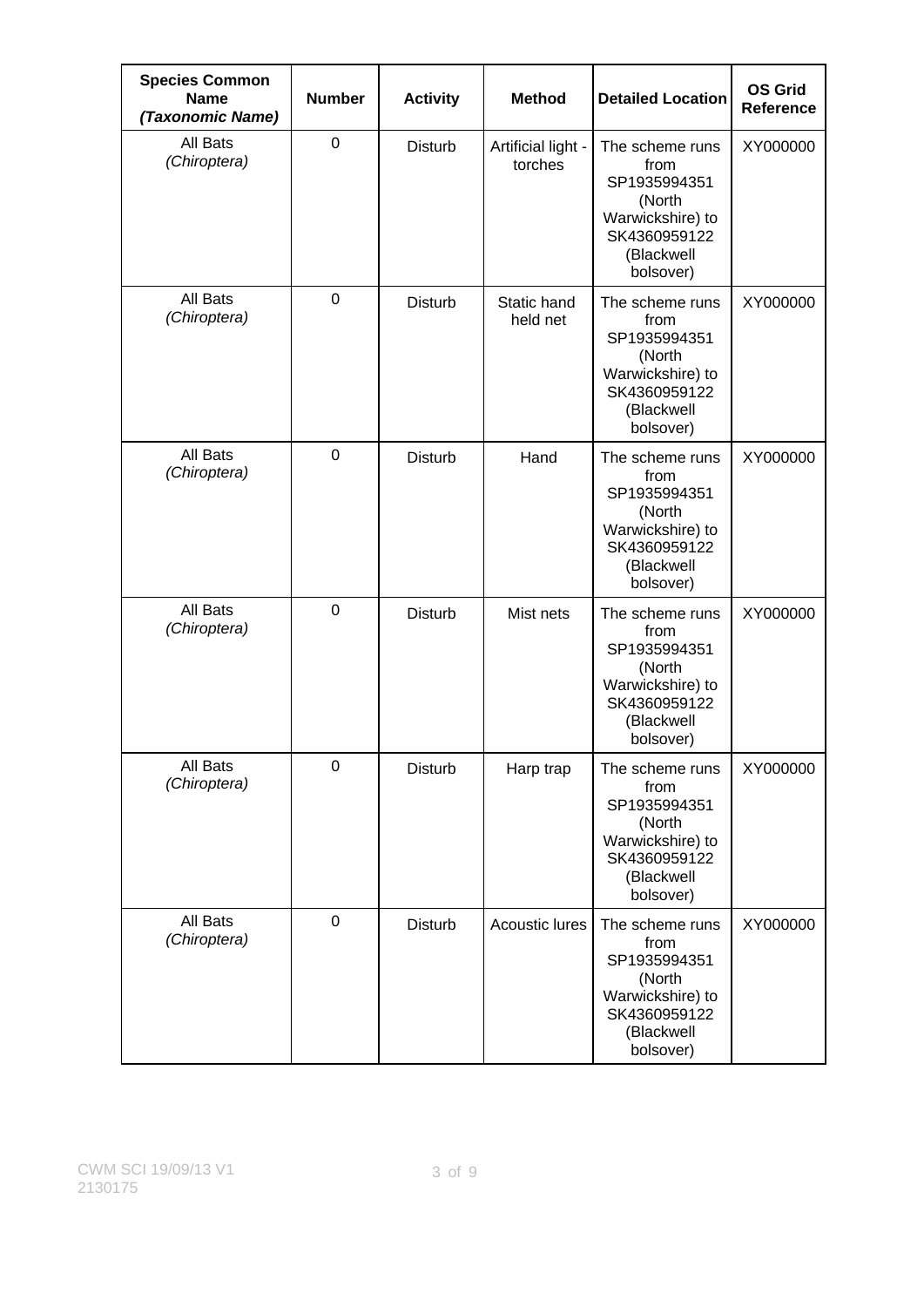| <b>Species Common</b><br><b>Name</b><br>(Taxonomic Name) | <b>Number</b> | <b>Activity</b> | <b>Method</b>                 | <b>Detailed Location</b>                                                                                         | <b>OS Grid</b><br><b>Reference</b> |
|----------------------------------------------------------|---------------|-----------------|-------------------------------|------------------------------------------------------------------------------------------------------------------|------------------------------------|
| All Bats<br>(Chiroptera)                                 | $\mathbf 0$   | <b>Disturb</b>  | Endoscopes                    | The scheme runs<br>from<br>SP1935994351<br>(North<br>Warwickshire) to<br>SK4360959122<br>(Blackwell<br>bolsover) | XY000000                           |
| All Bats<br>(Chiroptera)                                 | $\mathbf 0$   | <b>Take</b>     | Artificial light -<br>torches | The scheme runs<br>from<br>SP1935994351<br>(North<br>Warwickshire) to<br>SK4360959122<br>(Blackwell<br>bolsover) | XY000000                           |
| All Bats<br>(Chiroptera)                                 | $\mathbf 0$   | <b>Take</b>     | Static hand<br>held net       | The scheme runs<br>from<br>SP1935994351<br>(North<br>Warwickshire) to<br>SK4360959122<br>(Blackwell<br>bolsover) | XY000000                           |
| All Bats<br>(Chiroptera)                                 | $\mathbf 0$   | <b>Take</b>     | Hand                          | The scheme runs<br>from<br>SP1935994351<br>(North<br>Warwickshire) to<br>SK4360959122<br>(Blackwell<br>bolsover) | XY000000                           |
| All Bats<br>(Chiroptera)                                 | $\mathbf 0$   | <b>Take</b>     | Mist nets                     | The scheme runs<br>from<br>SP1935994351<br>(North<br>Warwickshire) to<br>SK4360959122<br>(Blackwell<br>bolsover) | XY000000                           |
| All Bats<br>(Chiroptera)                                 | $\mathbf 0$   | Take            | Harp trap                     | The scheme runs<br>from<br>SP1935994351<br>(North<br>Warwickshire) to<br>SK4360959122<br>(Blackwell<br>bolsover) | XY000000                           |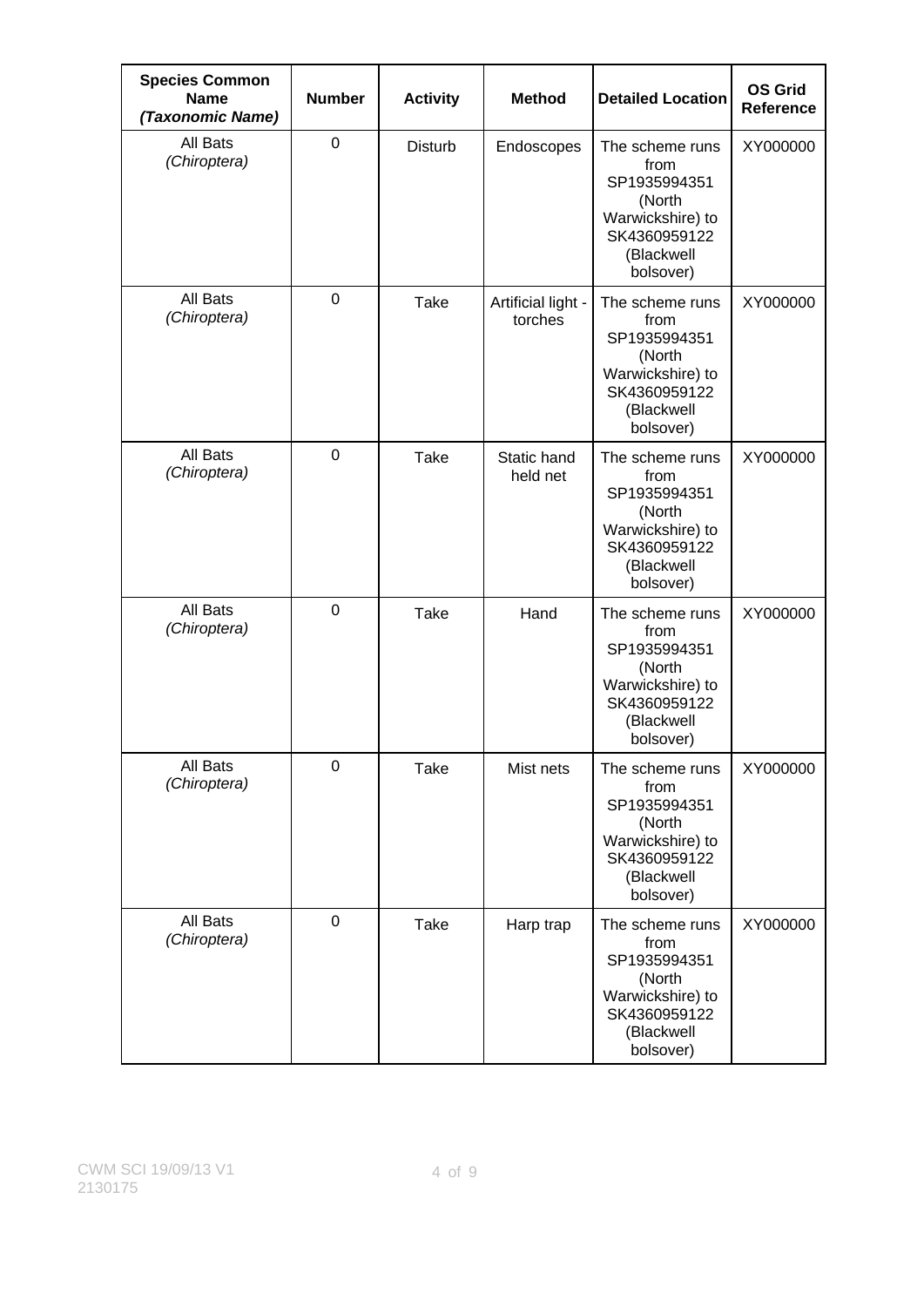| <b>Species Common</b><br><b>Name</b><br>(Taxonomic Name) | <b>Number</b>  | <b>Activity</b> | <b>Method</b>         | <b>Detailed Location</b>                                                                                         | <b>OS Grid</b><br><b>Reference</b> |
|----------------------------------------------------------|----------------|-----------------|-----------------------|------------------------------------------------------------------------------------------------------------------|------------------------------------|
| All Bats<br>(Chiroptera)                                 | $\mathbf 0$    | <b>Take</b>     | <b>Acoustic lures</b> | The scheme runs<br>from<br>SP1935994351<br>(North<br>Warwickshire) to<br>SK4360959122<br>(Blackwell<br>bolsover) | XY000000                           |
| All Bats<br>(Chiroptera)                                 | $\mathbf 0$    | <b>Take</b>     | Endoscopes            | The scheme runs<br>from<br>SP1935994351<br>(North<br>Warwickshire) to<br>SK4360959122<br>(Blackwell<br>bolsover) | XY000000                           |
| Alcathoe<br>(Myotis alcathoe)                            | $\mathbf 0$    | <b>Disturb</b>  | Radio<br>transmitter  | The scheme runs<br>from<br>SP1935994351<br>(North<br>Warwickshire) to<br>SK4360959122<br>(Blackwell<br>bolsover) | XY000000                           |
| <b>Barbastelle</b><br>(Barbastella<br>barbastellus)      | $\overline{0}$ | <b>Disturb</b>  | Radio<br>transmitter  | The scheme runs<br>from<br>SP1935994351<br>(North<br>Warwickshire) to<br>SK4360959122<br>(Blackwell<br>bolsover) | XY000000                           |
| Bechstein's<br>(Myotis bechsteinii)                      | 0              | <b>Disturb</b>  | Radio<br>transmitter  | The scheme runs<br>from<br>SP1935994351<br>(North<br>Warwickshire) to<br>SK4360959122<br>(Blackwell<br>bolsover) | XY000000                           |
| <b>Brandt's</b><br>(Myotis brandtii)                     | $\mathbf 0$    | <b>Disturb</b>  | Radio<br>transmitter  | The scheme runs<br>from<br>SP1935994351<br>(North<br>Warwickshire) to<br>SK4360959122<br>(Blackwell<br>bolsover) | XY000000                           |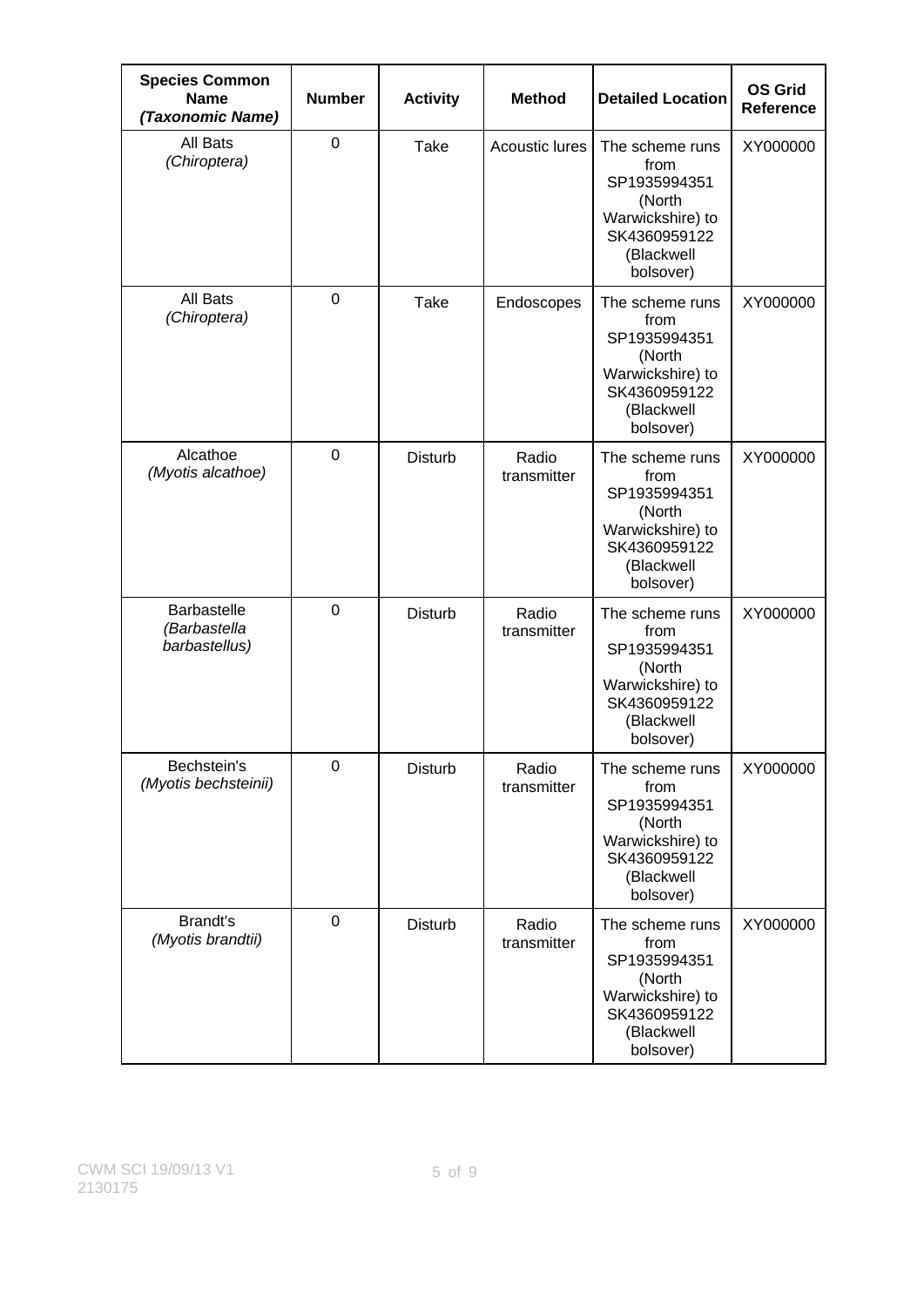| <b>Species Common</b><br><b>Name</b><br>(Taxonomic Name) | <b>Number</b>  | <b>Activity</b> | <b>Method</b>        | <b>Detailed Location</b>                                                                                         | <b>OS Grid</b><br><b>Reference</b> |
|----------------------------------------------------------|----------------|-----------------|----------------------|------------------------------------------------------------------------------------------------------------------|------------------------------------|
| Daubenton's<br>(Myotis daubentonii)                      | $\overline{0}$ | <b>Disturb</b>  | Radio<br>transmitter | The scheme runs<br>from<br>SP1935994351<br>(North<br>Warwickshire) to<br>SK4360959122<br>(Blackwell<br>bolsover) | XY000000                           |
| Leisler's<br>(Nyctalus leisleri)                         | $\mathbf 0$    | Disturb         | Radio<br>transmitter | The scheme runs<br>from<br>SP1935994351<br>(North<br>Warwickshire) to<br>SK4360959122<br>(Blackwell<br>bolsover) | XY000000                           |
| Nathusius' pipistrelle<br>(Pipistrellus nathusii)        | $\mathbf 0$    | Disturb         | Radio<br>transmitter | The scheme runs<br>from<br>SP1935994351<br>(North<br>Warwickshire) to<br>SK4360959122<br>(Blackwell<br>bolsover) | XY000000                           |
| Natterer's<br>(Myotis nattereri)                         | $\mathbf 0$    | Disturb         | Radio<br>transmitter | The scheme runs<br>from<br>SP1935994351<br>(North<br>Warwickshire) to<br>SK4360959122<br>(Blackwell<br>bolsover) | XY000000                           |
| Serotine<br>(Eptesicus serotinus)                        | $\mathbf 0$    | <b>Disturb</b>  | Radio<br>transmitter | The scheme runs<br>from<br>SP1935994351<br>(North<br>Warwickshire) to<br>SK4360959122<br>(Blackwell<br>bolsover) | XY000000                           |
| Whiskered<br>(Myotis mystacinus)                         | $\mathbf 0$    | <b>Disturb</b>  | Radio<br>transmitter | The scheme runs<br>from<br>SP1935994351<br>(North<br>Warwickshire) to<br>SK4360959122<br>(Blackwell<br>bolsover) | XY000000                           |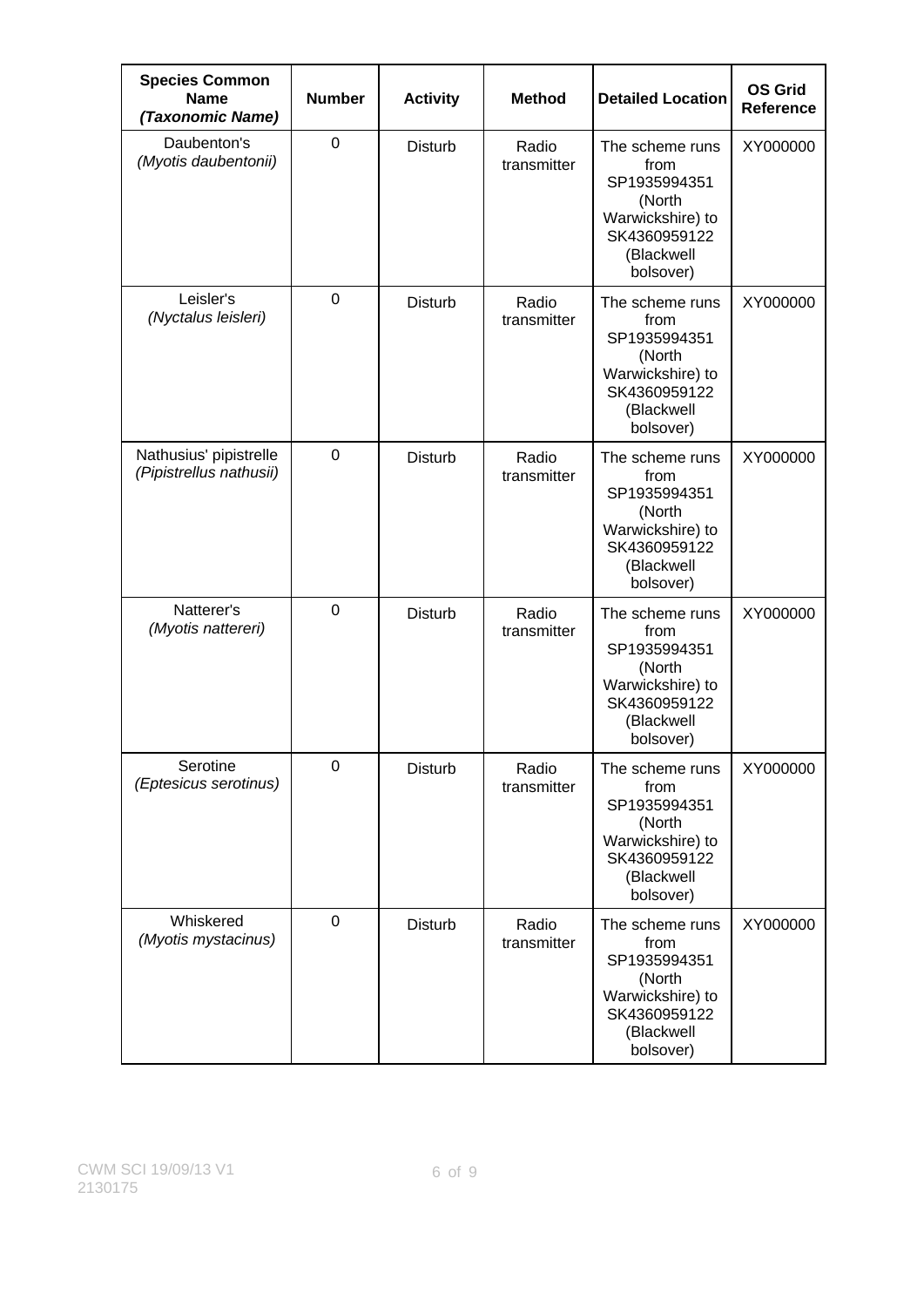| <b>Species Common</b><br><b>Name</b><br>(Taxonomic Name) | <b>Number</b> | <b>Activity</b> | <b>Method</b>        | <b>Detailed Location</b>                                                                                         | <b>OS Grid</b><br><b>Reference</b> |
|----------------------------------------------------------|---------------|-----------------|----------------------|------------------------------------------------------------------------------------------------------------------|------------------------------------|
| Brown long-eared<br>(Plecotus auritus)                   | $\Omega$      | Disturb         | Radio<br>transmitter | The scheme runs<br>from<br>SP1935994351<br>(North<br>Warwickshire) to<br>SK4360959122<br>(Blackwell<br>bolsover) | XY000000                           |
| Greater horseshoe<br>(Rhinolophus<br>ferrumequinum)      | 0             | Disturb         | Radio<br>transmitter | The scheme runs<br>from<br>SP1935994351<br>(North<br>Warwickshire) to<br>SK4360959122<br>(Blackwell<br>bolsover) | XY000000                           |

## **This licence is granted subject to the licensee, including servants and named agents, adhering to the conditions and notes specified below.**

**Signature: Date:** 20 September 2019

(for and on behalf of Natural England)

# **WARNING**

• **This licence authorises acts that would otherwise be offences under the The Conservation of Habitats and Species Regulations 2017 (as amended) and Wildlife and Countryside Act 1981 (as amended). Any departure from the conditions relating to this licence may be an offence under that legislation;**

• **This licence conveys no authority for actions prohibited by any other legislation;**

• **This licence can be modified or revoked at any time by Natural England, but this will not be done unless there are good reasons for doing so. The licence is likely to be revoked immediately if it is discovered that false information had been provided which resulted in the issue of the licence.**

# **LICENCE CONDITIONS**

- 1. These conditions apply to the licensee and any additional authorised person. The licensee and any additional authorised person(s) are responsible for ensuring that any licensed operations/ activities comply with all terms and conditions of the licence.
- 2. The licensee and any additional authorised person(s), shown on the licence, may act under the authority of this licence. The licensee or any additional authorised person(s) may also employ assistants provided they work under the direct personal supervision of the licensee or authorised person.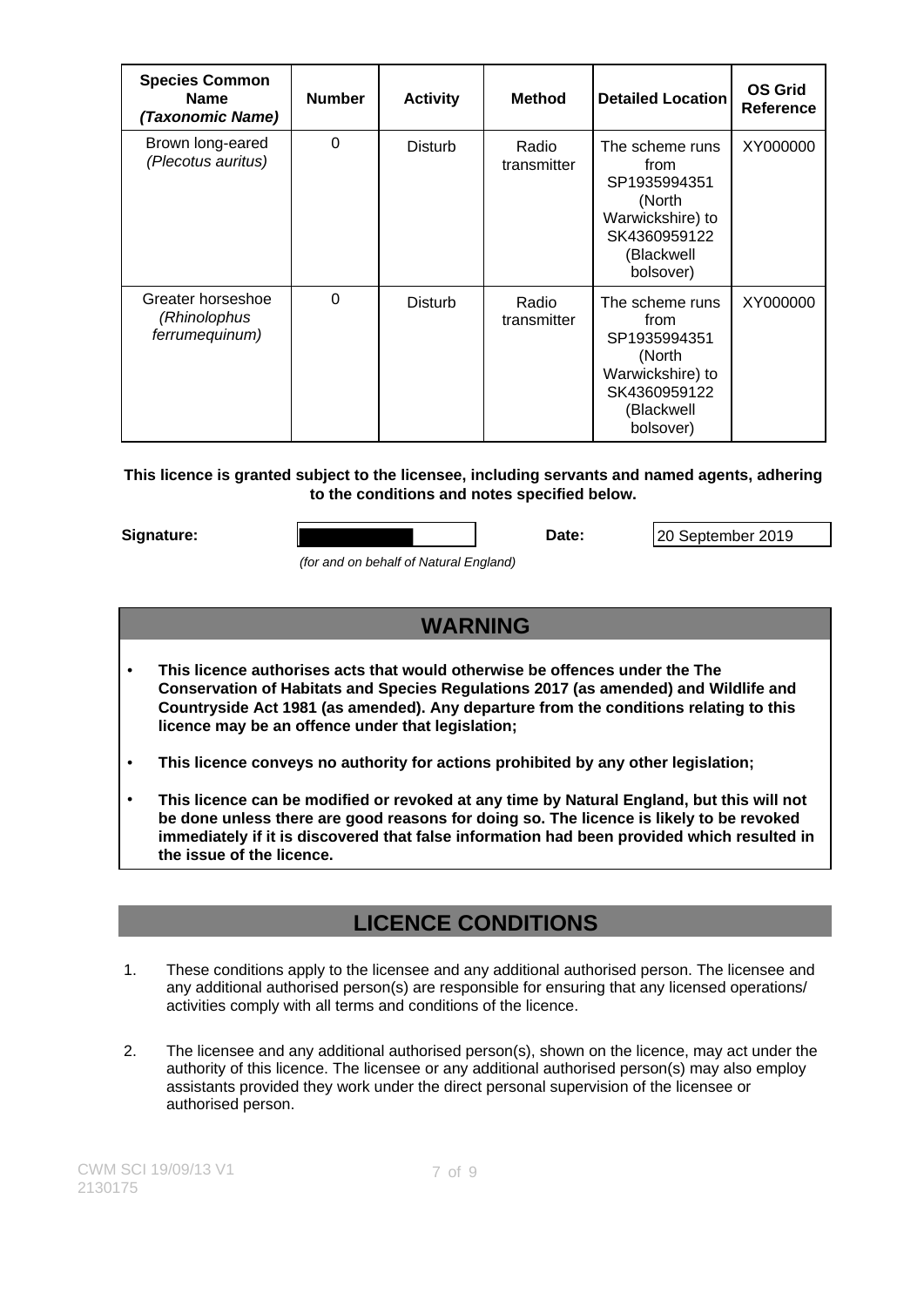# **LICENCE CONDITIONS**

- 3. Whilst engaged in activities permitted by this licence, the licensee and/or any additional authorised person(s), must have access to a copy of this licence and produce it to any police officer or any Natural England officer on demand.
- 4. The Licensee and any additional authorised person(s) shall permit an officer of Natural England, accompanied by such persons as he/she considers necessary for the purpose, on production of his/her identification on demand, reasonable access to the site for monitoring purposes and to be present during any operations carried out under the authority of this licence for the purpose of ascertaining whether the conditions of this licence are being, or have been, complied with. The Licensee shall give all reasonable assistance to an officer of Natural England and any persons accompanying him/her.
- 5. This licence does not convey any right of entry upon land, and the landowner's/occupier's prior permission must be obtained, as necessary, before the licence is used.
- 6. No licensed activity shall be carried out under this licence on a National Nature Reserve or Marine Nature Reserve except with the prior written permission of Natural England.
- 7. A person authorised by the licensee shall provide him/her with such information as is within his/ her knowledge and is necessary for the Report, which the licensee is required to make to Natural England.
- 8. The 'Report by licensee of action taken under licence' must be completed, even if no licensed action is taken. It must be submitted on line or sent to the Natural England office at the address shown on this licence, to arrive no later than 14 days (two weeks) after the expiry of the licence. Failure to make a report may result in the licence being revoked and/or any future applications being refused.
- 9. This licence may be modified or revoked at any time by Natural England.

Additional condition(s):

Please refer to separate additional conditions document sent with the licence & Letter.

## **NOTES**

- 1. Please read the details of your licence carefully to ensure that you comply with it paying particular attention to the number and species licensed as this may differ to what was requested in your application.
- 2. Under Regulation 60(1) of the Conservation of Habitats and Species Regulations 2017 (as amended), it is an offence to contravene or fail to comply with a licence condition. This includes all persons authorised to act under this licence.